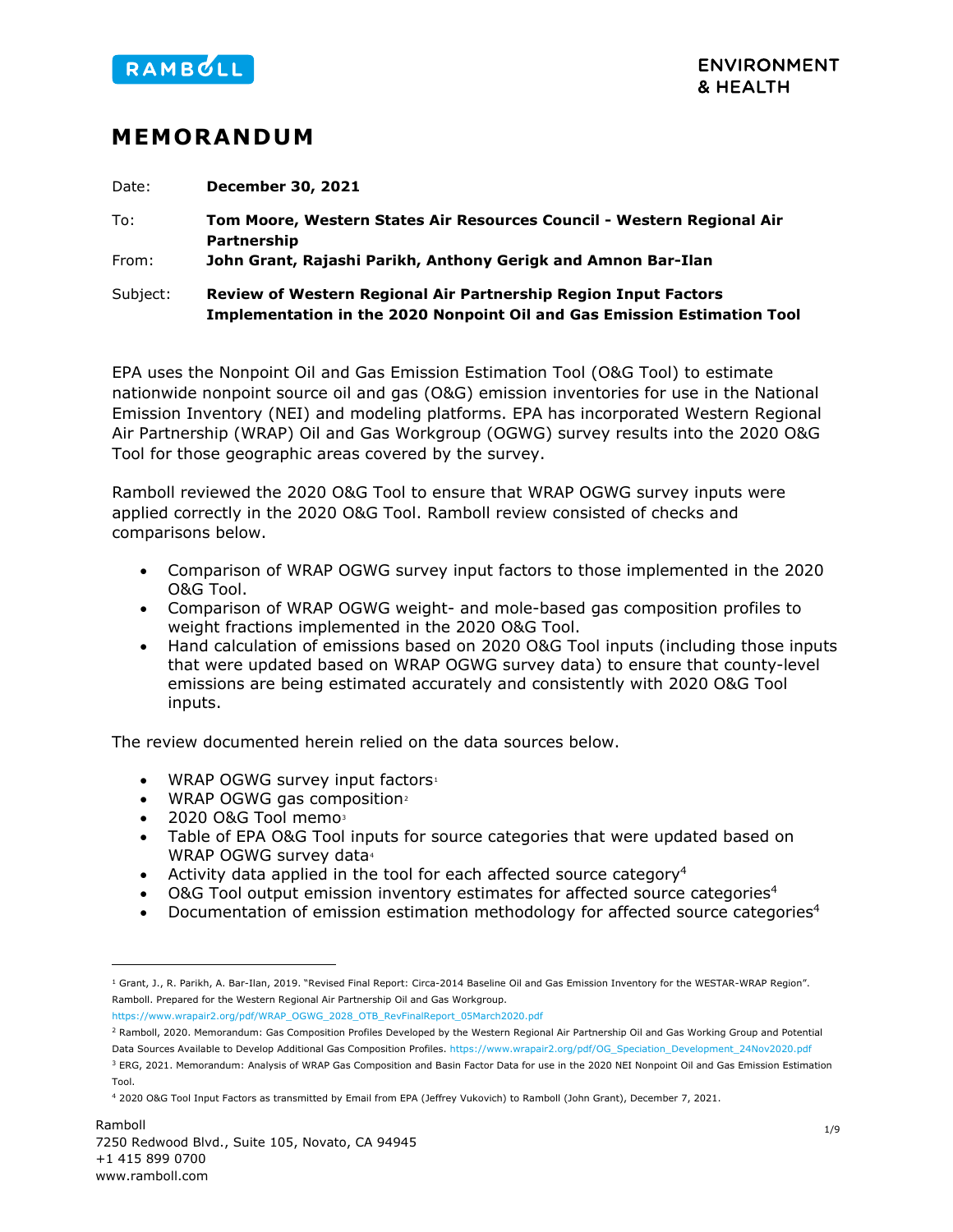

#### **1. Input Factors Comparison**

Ramboll compared 2020 O&G Tool input factors to WRAP OGWG survey-based emission inventory inputs to confirm implementation of the WRAP OGWG survey-based emission inventory inputs into the 2020 O&G Tool. [Table 1](#page-1-0) below summarizes findings and recommendations of the comparison.

<span id="page-1-1"></span>

| <b>Source</b>                          | <b>Applicable Basins</b>                                                        | <b>Findings</b>                                                                                                                                                                                                                                                                                                                                                                                                                                                        | <b>Recommendations</b>                                                                                                                                                                                 |
|----------------------------------------|---------------------------------------------------------------------------------|------------------------------------------------------------------------------------------------------------------------------------------------------------------------------------------------------------------------------------------------------------------------------------------------------------------------------------------------------------------------------------------------------------------------------------------------------------------------|--------------------------------------------------------------------------------------------------------------------------------------------------------------------------------------------------------|
|                                        |                                                                                 | <b>Survey Input Data</b>                                                                                                                                                                                                                                                                                                                                                                                                                                               |                                                                                                                                                                                                        |
| All<br>applicable<br>survey<br>sources | Williston (SD <sup>5</sup> )                                                    | SD (Williston) Input Factors: WRAP<br>survey input data for Williston (ND)<br>have been assumed for Williston (SD).                                                                                                                                                                                                                                                                                                                                                    | No update recommended:<br>WRAP survey data for Williston<br>(ND) are applied to Williston<br>(SD). This is appropriate in<br>absence of SD specific inputs.                                            |
| Drill Rigs                             | Permian (NM <sup>5</sup> ),<br>Williston (ND <sup>5</sup> ),<br>Williston (MT5) | Well type: For drill rigs, WRAP survey<br>data is for oil wells only. The 2020 O&G<br>Tool updates presume that the survey<br>data applies to all well types.                                                                                                                                                                                                                                                                                                          | No update recommended: A<br>vast majority of wells in these<br>basins are oil wells and hence<br>the use of oil well survey inputs<br>is appropriate.                                                  |
|                                        |                                                                                 | Electrification: Per the WRAP survey,<br>23% of engines in the Williston (ND)<br>basin are electrified. It appears that this<br>isn't being taken into account in the<br>2020 O&G Tool.                                                                                                                                                                                                                                                                                | <b>Update recommended (#1):</b><br>Account for 23% engine<br>electrification as indicated in<br>the WRAP survey.                                                                                       |
|                                        |                                                                                 | Engine Tier: WRAP survey engine tier<br>inputs are not incorporated into 2020<br>O&G Tool emission factors.                                                                                                                                                                                                                                                                                                                                                            | No update recommended:<br>MOVES emission factors used in<br>the 2020 O&G Tool are similar<br>to survey-based emission<br>factors; updates to emission<br>rates are not warranted.                      |
| Hydraulic<br>Fracturing                | Permian (NM),<br>Williston (ND)                                                 | Well type: For this source category,<br>WRAP survey data is for oil wells only.<br>The 2020 O&G Tool updates presume<br>that the survey data applies to all well<br>types.                                                                                                                                                                                                                                                                                             | No update recommended: A<br>vast majority of wells in these<br>basins are oil wells and hence<br>the use of oil well survey inputs<br>is appropriate.                                                  |
|                                        |                                                                                 | Spud type: For this source category,<br>WRAP survey data is specific to the<br>horizontal spud type. The 2020 O&G<br>Tool applies these data to all spud<br>types.                                                                                                                                                                                                                                                                                                     | No update recommended: A<br>vast majority of spuds in these<br>basins are horizontal spuds and<br>hence the use of horizontal<br>spud survey inputs is<br>appropriate.                                 |
|                                        |                                                                                 | <b>Engine Type and Electrification:</b><br>WRAP survey data for the Permian (NM)<br>Basin is for two engine configurations<br>(internal combustion engines and<br>turbines). 95% of activity is estimated<br>to be performed by internal combustion<br>engines and 5% by turbines. The 2020<br>O&G Tool includes only the diesel engine<br>configuration. Additionally, in the<br>Permian (NM) Basin diesel engine<br>configuration, 5% of engines are<br>electrified. | Update recommended (#2):<br>It is reasonable to exclude the<br>turbine configuration from the<br>2020 O&G Tool. If feasible, 5%<br>electrification should be<br>accounted for in the 2020 O&G<br>Tool. |

<span id="page-1-0"></span>

| Table 1. |  | Summary of finding and recommendations for the inputs in the 2020 O&G Tool. |  |  |  |  |
|----------|--|-----------------------------------------------------------------------------|--|--|--|--|
|          |  |                                                                             |  |  |  |  |

<span id="page-1-2"></span><sup>5</sup> South Dakota (SD); New Mexico (NM); North Dakota (ND); Montana (MT)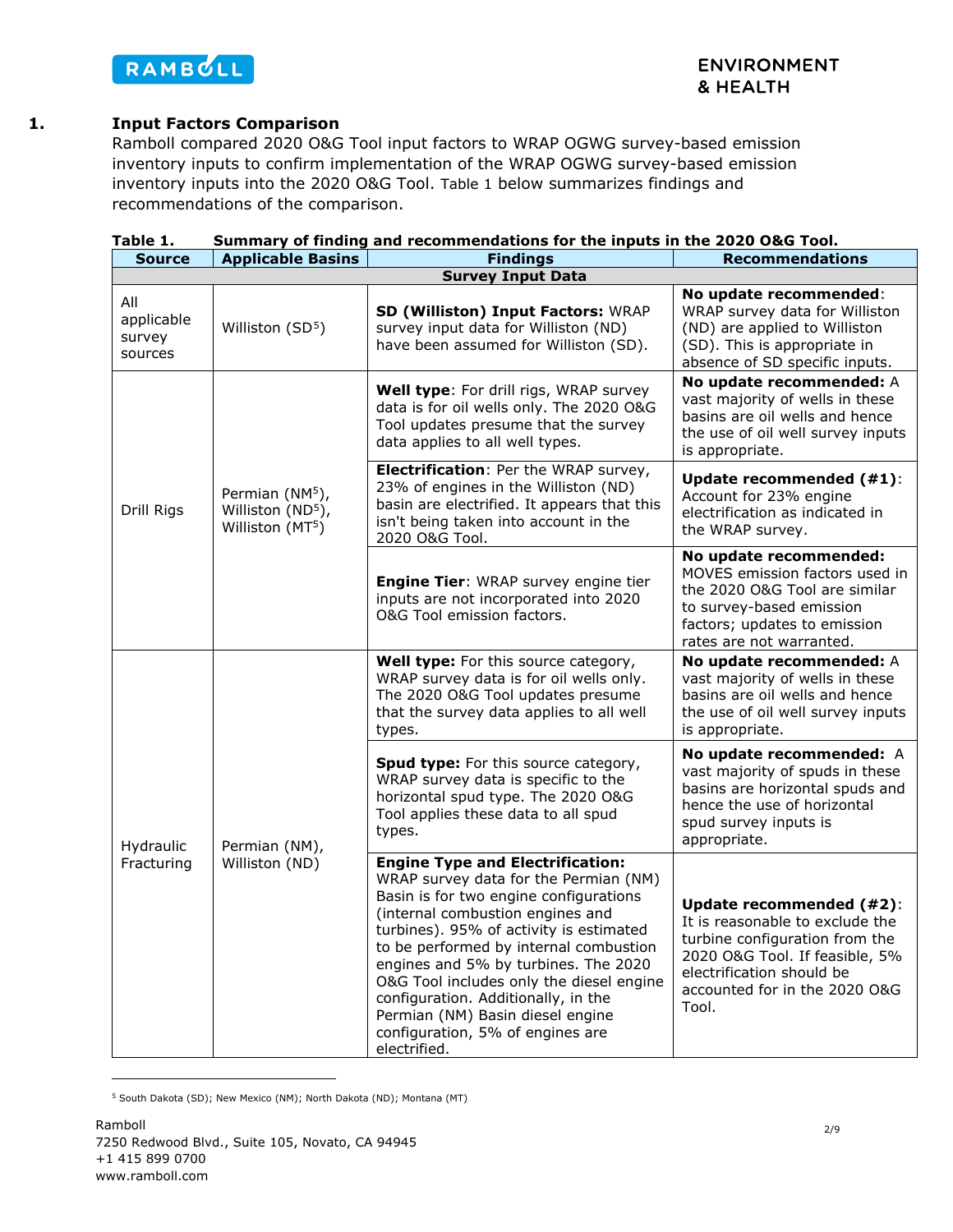

# **ENVIRONMENT** & HEALTH

| <b>Source</b>                                                                                                                               | <b>Applicable Basins</b>                                                            | <b>Findings</b>                                                                                                                        | <b>Recommendations</b>                                                                                                                                                                  |
|---------------------------------------------------------------------------------------------------------------------------------------------|-------------------------------------------------------------------------------------|----------------------------------------------------------------------------------------------------------------------------------------|-----------------------------------------------------------------------------------------------------------------------------------------------------------------------------------------|
| Hydraulic<br>Fracturing                                                                                                                     | Permian (NM),<br>Williston (ND)                                                     | <b>Engine Tier:</b> Engine tier inputs are not<br>incorporated into the 2020 O&G Tool<br>emission factors.                             | No update recommended:<br>MOVES emission factors used in<br>the 2020 O&G Tool are similar<br>to survey-based emission<br>factors; updates to emission<br>rates are not warranted.       |
|                                                                                                                                             | Central Montana<br>Uplift (MT),<br>Permian (NM),                                    | Control: 2020 O&G Tool percent of<br>tanks that are controlled is not based on<br>WRAP survey data.                                    | No update recommended:<br>GHGRP data has been used in<br>the 2020 O&G Tool.                                                                                                             |
| Powder River Basin<br>Crude Oil<br>$(MT)$ ,<br>Tanks<br>Sweetgrass Arch<br>$(MT)$ ,<br><b>Williston Basin</b><br>$(MT)$ ,<br>Williston (ND) |                                                                                     | Gas venting rate: 2020 O&G Tool gas<br>venting rate (mcf gas/bbl <sup>6</sup> crude oil) is<br>not based on WRAP survey data.          | Update recommended (#3):<br>Gas venting rate should be<br>updated based on WRAP survey<br>data in the 2020 O&G Tool.                                                                    |
| Condensate<br>Tank                                                                                                                          | Sweetgrass Arch<br>$(MT)$ ,<br><b>Williston Basin</b><br>$(MT)$ ,<br>Williston (ND) | Control: 2020 O&G Tool percent of<br>tanks that are controlled is not based on<br>WRAP survey data.                                    | No update recommended:<br>GHGRP data has been used in<br>the 2020 O&G Tool.                                                                                                             |
|                                                                                                                                             |                                                                                     | Gas venting rate: 2020 O&G Tool gas<br>venting rate (mcf gas/bbl condensate) is<br>not based on WRAP survey data.                      | Update recommended (#4):<br>Gas venting rate should be<br>updated based on WRAP survey<br>data in the 2020 O&G Tool.                                                                    |
| Well-head<br>Engines                                                                                                                        | Sweetgrass Arch<br>(MT)                                                             | Spud Type: The 2020 O&G tool<br>assumes that the WRAP survey data for<br>vertical spud types is applicable to<br>horizontal spud type. | No update recommended:<br>Due to limited data availability,<br>it is reasonable to assume<br>vertical spud type survey input<br>factors for both horizontal and<br>vertical spud types. |
| Lateral<br>Compressor<br>Engines                                                                                                            | Big Horn Basin<br>$(MT)$ ,<br>Central Montana<br>Uplift (MT)                        | Spud Type: The 2020 O&G tool<br>assumes that the WRAP survey data for<br>vertical spud types is applicable to<br>horizontal spud type. | No update recommended:<br>Due to limited data availability,<br>it is reasonable to assume<br>vertical spud type survey input<br>factors for both horizontal and<br>vertical spud types. |

<span id="page-2-0"></span><sup>6</sup> Million cubic feet per barrel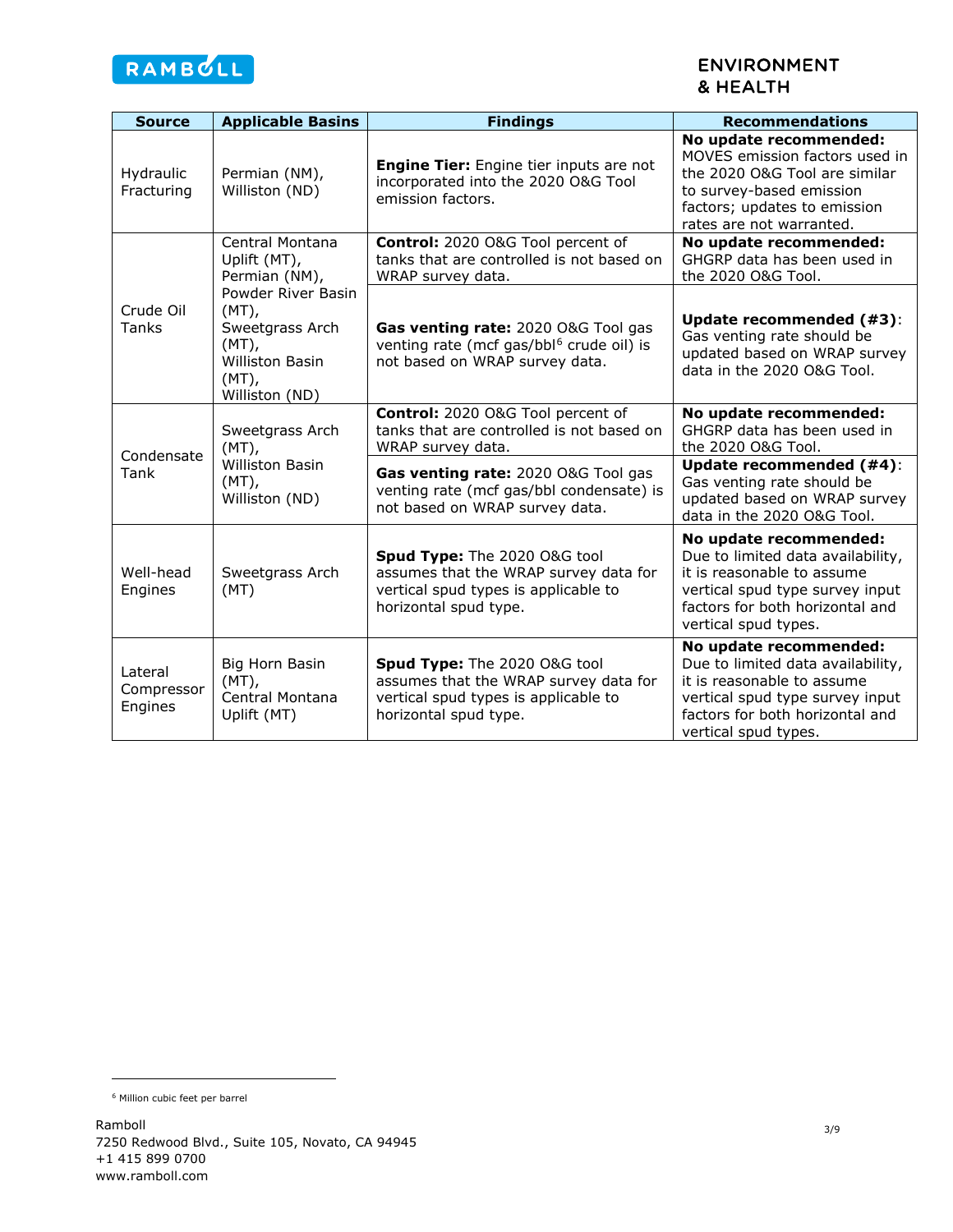

## <span id="page-3-3"></span>**ENVIRONMENT** & HEALTH

| <b>Source</b>                               | <b>Applicable Basins</b>                             | <b>Findings</b>                                                                                                                                                                                                                                                                                                                                                                                                            | <b>Recommendations</b>                                                                                                                                                                                                                                                                                                                                                                                                                                                                                                                                                                                                    |
|---------------------------------------------|------------------------------------------------------|----------------------------------------------------------------------------------------------------------------------------------------------------------------------------------------------------------------------------------------------------------------------------------------------------------------------------------------------------------------------------------------------------------------------------|---------------------------------------------------------------------------------------------------------------------------------------------------------------------------------------------------------------------------------------------------------------------------------------------------------------------------------------------------------------------------------------------------------------------------------------------------------------------------------------------------------------------------------------------------------------------------------------------------------------------------|
| Artificial<br>Lift Engines                  | Permian (NM),<br>Williston (ND),<br>Williston (MT)   | Spud Type: The 2020 O&G Tool input<br>factors are based exclusively on vertical<br>or horizontal spud types for basins in<br>which a single spud type's input factors<br>are available in the WRAP survey. For<br>basins in which WRAP survey data are<br>available for both vertical and horizontal<br>spud types, an average of vertical and<br>horizontal spud types is assumed for the<br>2020 O&G Tool input factors. | Update recommended (#5):<br>For basins where horizontal and<br>vertical survey inputs are<br>available, we recommend<br>estimating weighted average<br>input factors based on the oil<br>production by spud type.                                                                                                                                                                                                                                                                                                                                                                                                         |
|                                             |                                                      | Rich-/Lean-Burn: The 2020 O&G Tool<br>input factors have not been updated to<br>reflect WRAP survey estimates of the<br>fraction of lean-burn and rich-burn<br>engines.                                                                                                                                                                                                                                                    | Update recommended (#6):<br>Update 2020 O&G Tool based<br>on WRAP survey estimates of<br>lean-burn and rich-burn engine<br>fractions.                                                                                                                                                                                                                                                                                                                                                                                                                                                                                     |
|                                             |                                                      | <b>New Source Performance Standard</b><br>(NSPS) Compliance: Emission rates<br>for Permian (NM) Basin engines in the<br>2020 O&G Tool are based on<br>uncontrolled AP-42 emission factors.<br>However, WRAP survey indicates that<br>99% of engines meet NSPS JJJJ criteria.                                                                                                                                               | Update recommended (#7):<br>Revise 2020 O&G Tool emission<br>rates to be consistent with 99%<br>of engines meeting NSPS JJJJ<br>for the Permian (NM) basin.                                                                                                                                                                                                                                                                                                                                                                                                                                                               |
| Casinghead<br>Gas<br>Venting<br>and Flaring | Williston (ND),<br>Williston (MT),<br>Williston (SD) | Input factors: The 2020 O&G Tool<br>input factors to estimate venting and<br>flaring emissions are:<br>* Gas Venting Rate (MCF/bbl): 0.0282<br>based on the WRAP 2011 emission<br>inventory?<br>* Fraction of Gas Vented: 0.84 based on<br>GHGRP Subpart W data for 2020                                                                                                                                                   | Update recommended (#8):<br>Revise venting and flaring<br>volume inputs consistent with<br>WRAP study Section 2.3.2 <sup>1</sup> :<br><b>Combined volume of gas</b><br>flared and vented: EIA<br>publishes combined gas flared<br>and vented volume estimates<br>for each year <sup>s</sup> , including 2020,<br>for North Dakota and Montana.<br>The Tool input factors should<br>be adjusted so that venting and<br>flaring volumes are consistent<br>with EIA estimates.<br>Vented and flared split.<br>Apply the 2011 Williston Basin<br>emission inventory <sup>7</sup> estimate of<br>99.7% flared and 0.3% vented. |

<span id="page-3-1"></span><span id="page-3-0"></span><sup>7</sup> Grant, J., R. Parikh, A. Bar-Ilan, 2014. "Development of Baseline 2011 and Future Year 2015 Emissions from Oil and Gas Activity in the Williston Basin". Prepared for Bureau of Land Management Montana/Dakotas State Office and the Western States Air Resources Council.

[https://www.wrapair2.org/pdf/2011\\_2015\\_Williston\\_Basin\\_14Aug2014.pdf](https://www.wrapair2.org/pdf/2011_2015_Williston_Basin_14Aug2014.pdf) 

<span id="page-3-2"></span><sup>8</sup> [https://www.eia.gov/dnav/ng/ng\\_prod\\_sum\\_a\\_EPG0\\_VGV\\_mmcf\\_a.htm](https://www.eia.gov/dnav/ng/ng_prod_sum_a_EPG0_VGV_mmcf_a.htm)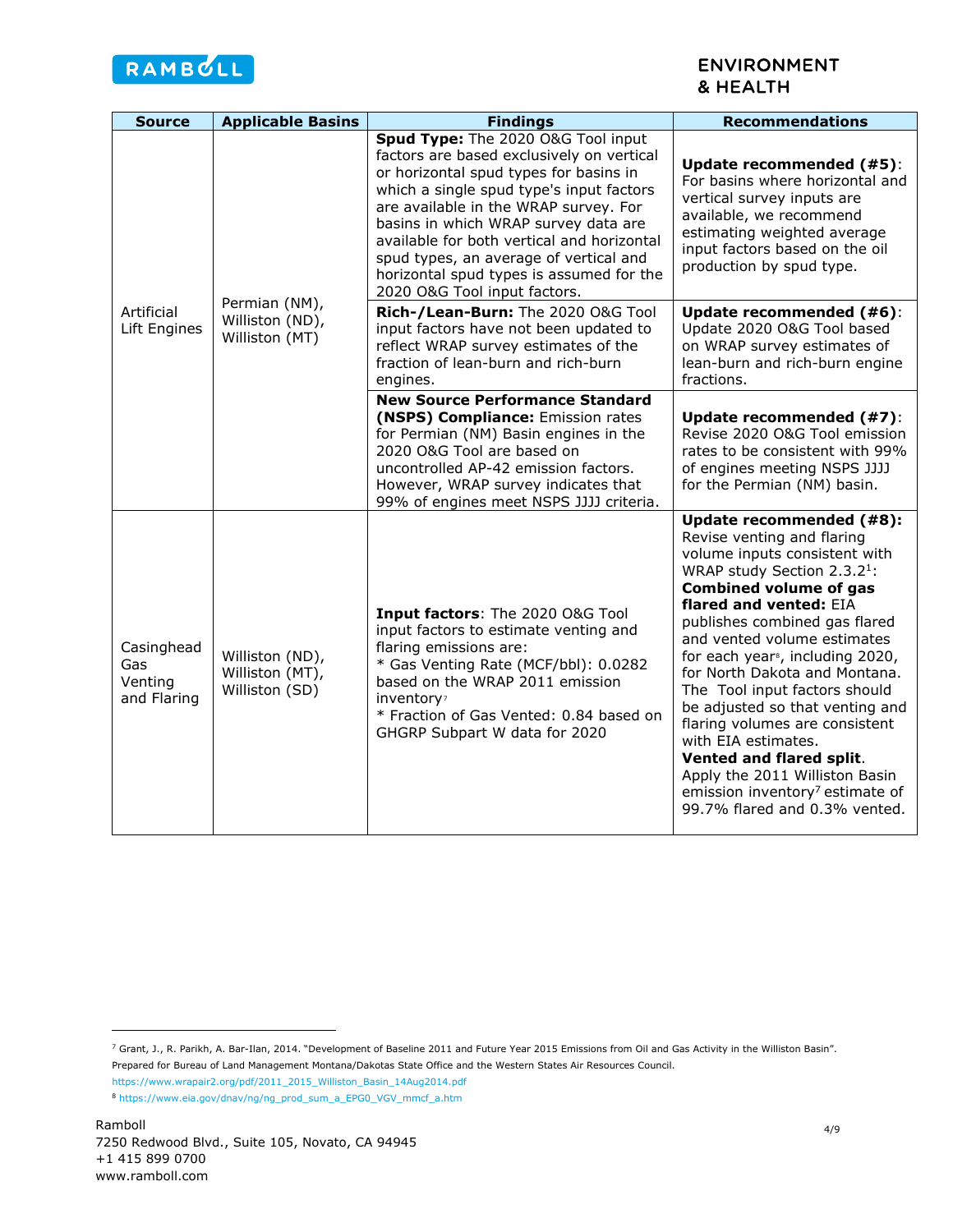

## **2. Gas Composition-based Inputs Comparison**

Ramboll compared 2020 O&G Tool input factors that were derived from WRAP OGWG survey-based gas composition profiles. [Table 2](#page-4-0) below summarizes findings and recommendations of the comparison.

<span id="page-4-0"></span>

| Table 2. | Summary of findings and recommendations for the gas composition profiles- |
|----------|---------------------------------------------------------------------------|
|          | based inputs to the 2020 O&G Tool.                                        |

| <b>Source</b>                                                                                                                                                                 | <b>Applicable</b><br><b>Basins</b> | <b>Findings</b>                                                                                                  | <b>Recommendations</b>                                                                                                                                                                         |  |  |  |  |
|-------------------------------------------------------------------------------------------------------------------------------------------------------------------------------|------------------------------------|------------------------------------------------------------------------------------------------------------------|------------------------------------------------------------------------------------------------------------------------------------------------------------------------------------------------|--|--|--|--|
|                                                                                                                                                                               | <b>Gas Composition Data</b>        |                                                                                                                  |                                                                                                                                                                                                |  |  |  |  |
| Oil Well Gas Actuated<br>Pumps                                                                                                                                                | Williston (ND),<br>Williston (MT)  | Weight fraction: "2020 NEI Tool<br>ACT OIL WT FRACTION TOLUENE VOC"4<br>(column AR) was not populated correctly. | <b>Update</b><br>recommended<br>(#9): Revise the<br>toluene to volatile<br>organic compound<br>(VOC) weight<br>fractions in Column<br>AR.                                                      |  |  |  |  |
| Gas Well Pneumatic<br>Devices,<br>Gas Well Mud<br>Degassing,<br>Gas well Gas Actuated<br>Pumps,<br>Gas Well Fugitives,<br>Gas Well Dehydrators,<br>Gas Well Produced<br>Water | Central<br>Montana Uplift<br>(MT)  | <b>Weight fraction: Produced gas</b><br>composition analysis data were not<br>updated for this basin.            | <b>Update</b><br>recommended<br>$(410)$ : Revise the<br>gas composition<br>data for all<br>applicable sources<br>in this basin based<br>on the WRAP OGWG<br>gas composition for<br>this basin. |  |  |  |  |

### **3. Emission Calculation Checks**

Ramboll performed hand emission inventory calculations of county-based emissions for categories with 2020 O&G Tool updates based on WRAP OGWG survey inputs. Hand calculations relied on 2020 O&G Tool emission calculation methodology. Hand calculation results were compared to 2020 O&G Tool emission inventory output. [Table 3](#page-5-0) below summarizes findings and recommendations.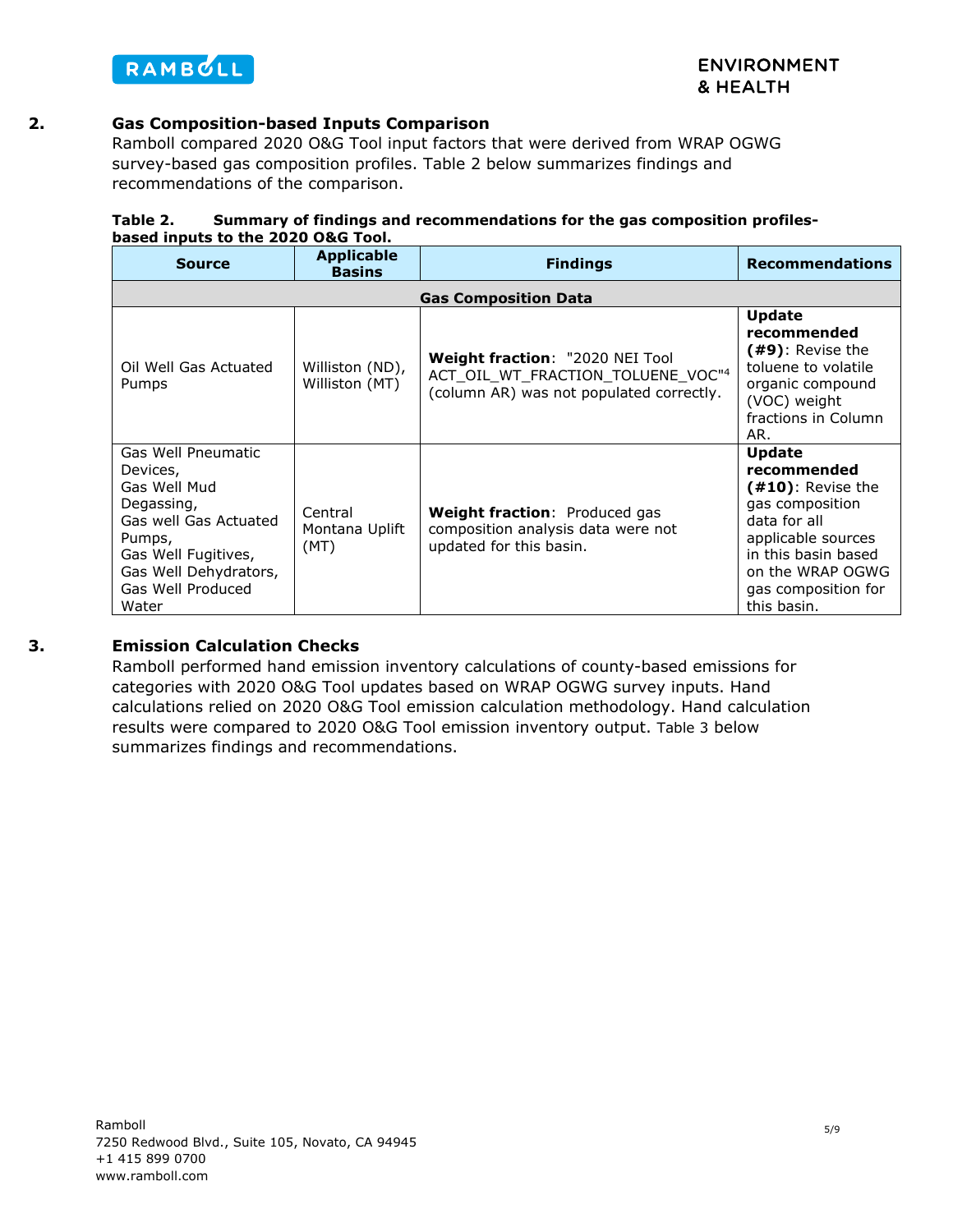

| rabie ɔ.                           |                                | Summary of findings and recommendations of sample emissions calculations.                                                                                                                                                                                                                                                                                                                                                        |                                                                                                                                                                                                                      |
|------------------------------------|--------------------------------|----------------------------------------------------------------------------------------------------------------------------------------------------------------------------------------------------------------------------------------------------------------------------------------------------------------------------------------------------------------------------------------------------------------------------------|----------------------------------------------------------------------------------------------------------------------------------------------------------------------------------------------------------------------|
| <b>Source</b>                      | <b>Sample Basin</b>            | <b>Findings</b>                                                                                                                                                                                                                                                                                                                                                                                                                  | <b>Recommendations</b>                                                                                                                                                                                               |
| Drill Rigs                         | Williston (ND)                 | <b>Emissions do not match: Per the</b><br>WRAP survey, 23% of engines in the<br>Williston (ND) basin are electrified. It<br>appears that this isn't being taken into<br>account in the 2020 O&G Tool<br>emissions calculation.                                                                                                                                                                                                   | <b>Update recommended</b><br>$(411)$ : Account for 23%<br>engine electrification as<br>indicated in the WRAP<br>survey.                                                                                              |
| Hydraulic<br>Fracturing            | Permian (NM)                   | <b>Emissions do not match: WRAP</b><br>survey data for the Permian (NM) Basin<br>is for two engine configurations (diesel<br>engines and turbines). 95% of activity<br>is estimated to be performed by diesel<br>engines and 5% by turbines. The 2020<br>O&G Tool includes only the diesel<br>engine configuration. Additionally, in<br>the Permian (NM) Basin diesel engine<br>configuration, 5% of engines are<br>electrified. | <b>Update recommended</b><br>(#12): It is recommended<br>that electrified activity<br>fractions available from<br>the WRAP OGWG survey<br>be accounted for in 2020<br><b>O&amp;G Tool emissions</b><br>calculations. |
| Crude Oil Tanks                    | Power River (MT)               | <b>Emissions match.</b>                                                                                                                                                                                                                                                                                                                                                                                                          | $\equiv$                                                                                                                                                                                                             |
| Condensate<br>Tanks                | <b>Williston Basin</b><br>(MT) | <b>Emissions match.</b>                                                                                                                                                                                                                                                                                                                                                                                                          | $\overline{\phantom{a}}$                                                                                                                                                                                             |
| Artificial Lift<br>Engines         | Permian Basin<br>(NM)          | <b>Emissions do not match: In the 2020</b><br>O&G Tool, emission factors are based<br>on AP-42 uncontrolled emission rates.<br>However, WRAP survey data indicates<br>that 99% of engines meet NSPS JJJJ<br>standards.                                                                                                                                                                                                           | <b>Update recommended</b><br>(#13): Revise emission<br>factor to be consistent<br>with the fraction of<br>engines meeting NSPS JJJJ<br>as indicated in WRAP<br>OGWG survey results.                                  |
| Well-head<br>compressor<br>engines | Sweetgrass Arch<br>(MT)        | <b>Emissions match.</b>                                                                                                                                                                                                                                                                                                                                                                                                          | $\overline{\phantom{a}}$                                                                                                                                                                                             |
| Lateral<br>compressor<br>engines   | Central Montana<br>Uplift (NM) | <b>Emissions do not match: Unable to</b><br>replicate emissions for rich-burn<br>engines. See example below.                                                                                                                                                                                                                                                                                                                     | <b>Update recommended</b><br>$(414)$ : Review and<br>confirm 2020 O&G Tool<br>calculations.                                                                                                                          |

## <span id="page-5-0"></span>**Table 3. Summary of findings and recommendations of sample emissions calculations.**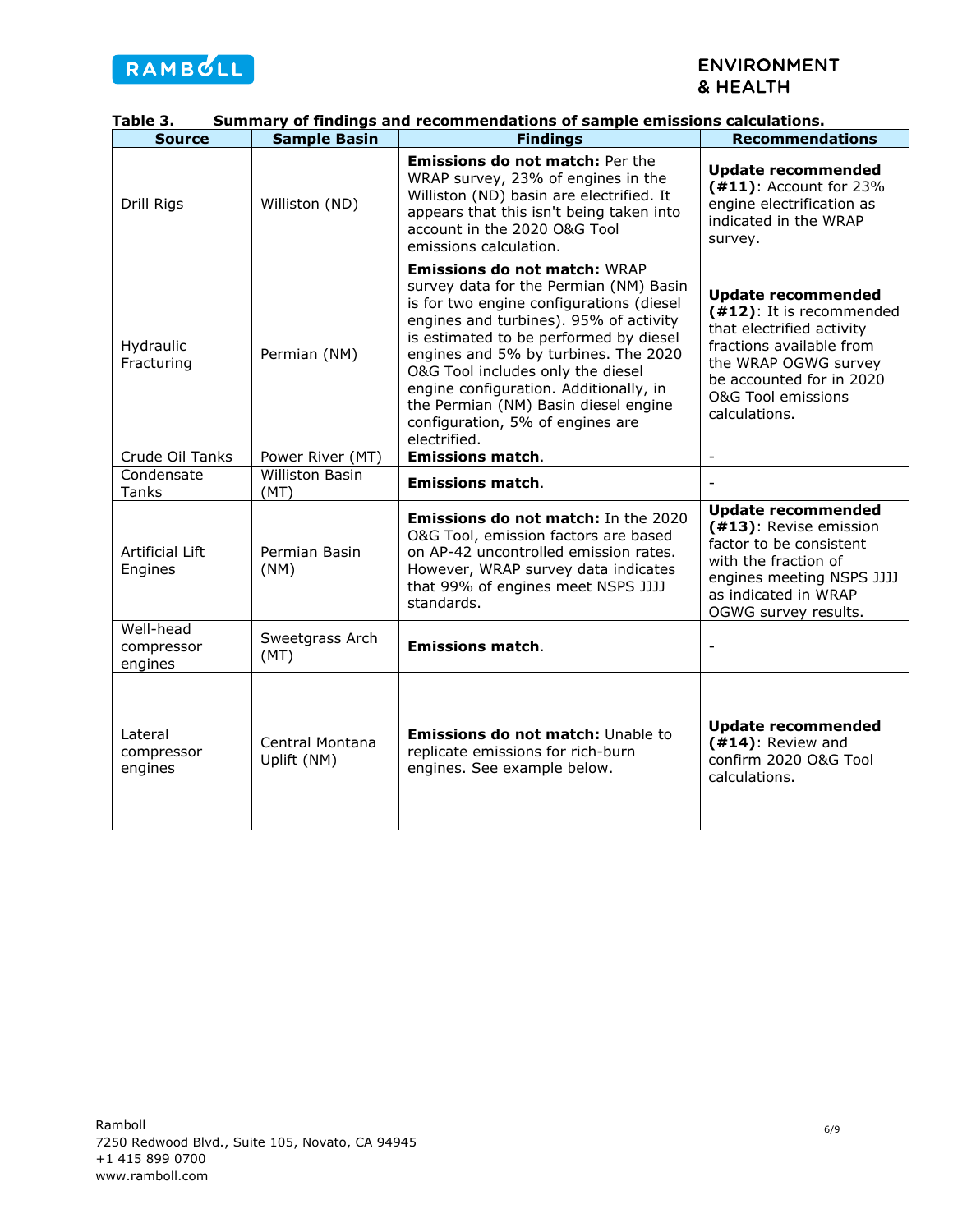

**Lateral compressor engines emissions:** As noted in the table above, we were unable to match lateral compressor engine emissions with the emissions provided in the output spreadsheet. We performed sample calculation for the oxides of nitrogen (NOx) based on the equation below with the inputs shown in [Table 4.](#page-6-0)

$$
E_{engine, rich} = \frac{EF_i \times HP \times LF \times t_{annual}}{907,185} \times (1 - F_{controlled} \times CF_i) \times F_{rich} \times W_{gas} \times F_{compression} \times \frac{1}{N_{lateral}}
$$

where:

*Eengine,rich* are emissions from rich-burn compressor engine in a county [ton/yr] *EFi* is the emissions factor of pollutant *i* [g/hp-hr]

*HP* is the rated horsepower of the engine [hp]

*LF* is the load factor

*tannual* is the annual number of hours the engine is used [hr/yr]

*Fcontrolled* is the fraction of lateral compressors that are controlled

*CFi* is the control factor for controlled engines for pollutant i

*Frich* is the fraction of rich-burn lateral compressors in the county amongst all lateral compressors

*Wgas* is the total gas well count in a county

*N<sub>lateral</sub>* is the number of gas wells served by a lateral compressor engine

*Fcompression* is the fraction of natural gas wells in the county needing compression

907,185 is the unit conversion factor g/ton

<span id="page-6-0"></span>

| Table 4.            | 2020 O&G Tool sample input factors and emissions for the rich-burn lateral |
|---------------------|----------------------------------------------------------------------------|
| compressor engines. |                                                                            |

| <b>Parameter</b>                            | Input                                                         |
|---------------------------------------------|---------------------------------------------------------------|
| STATE ABBR                                  | MT                                                            |
| <b>BASIN</b>                                | Central Montana Uplift                                        |
| County                                      | <b>Blaine</b>                                                 |
| SOURCE CATEGORY                             | LATERAL/GATHERING COMPRESSOR ENGINES                          |
| <b>SCC</b>                                  | 2310021351                                                    |
| <b>SCC SHORTENED</b>                        | On-Shore Gas Production/Lateral Compressors 4 Cycle Rich Burn |
| POLLUTANT_CODE                              | <b>NO<sub>x</sub></b>                                         |
| Emission Factor (g/bhp-hr)                  | 8.237                                                         |
| HP.                                         | 277                                                           |
| Fraction rich-burn                          | 0.890                                                         |
| LF                                          | 0.8303                                                        |
| Hours (hours-yr)                            | 4,576                                                         |
| Number of Gas Wells per Single Lateral      | 28                                                            |
| Compressor                                  |                                                               |
| County-Level Natural Gas Well Counts        | 599                                                           |
| Fraction of natural gas wells in the county |                                                               |
| needing compression                         | 0.07124434                                                    |
| Hand Calculated NOx emissions (tons/yr)     | 12.96                                                         |
| 2020 O&G Tool NOx emissions (tons/yr)       | 33.34                                                         |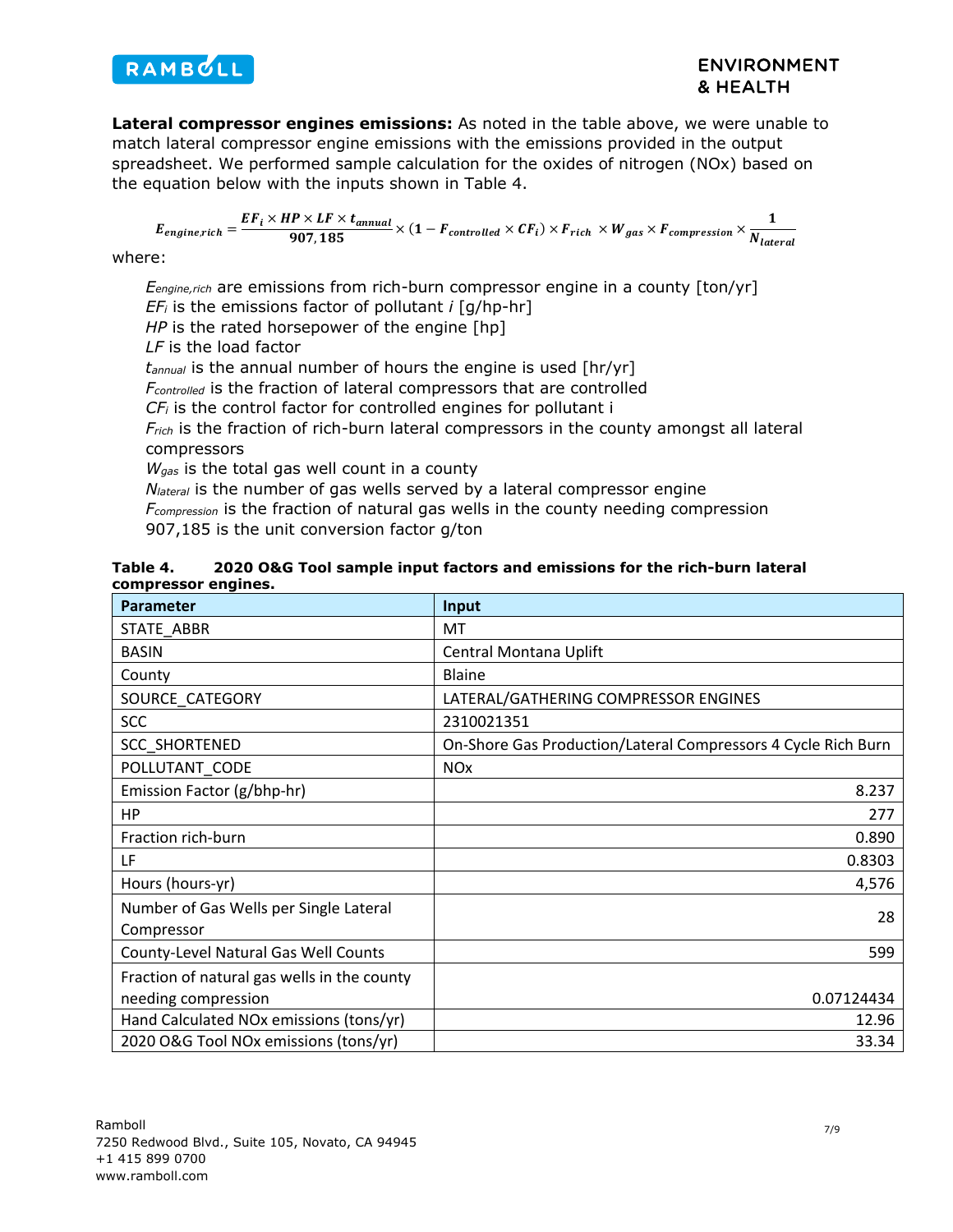

#### **4. Recommendations**

For each update identified above, we have assigned priority and summarized the recommendation below.

- "High priority" was assigned to recommended revisions for a WRAP region basin(s) that are expected to result in substantive changes to the O&G emission inventory.
- "Low priority" was assigned to recommended revisions for a WRAP region basin(s) that are expected to result in relatively small changes to the O&G emission inventory.
- "General Comments on Tool Inputs/Functionality" was assigned to recommended revisions applicable broadly across basins in the Tool (i.e., not limited to WRAP region O&G basins).

Recommended revisions to the 2020 O&G Tool are listed below.

- **High Priority**
	- o **Artificial Lift Engine Emission Rates (recommended updates #6, #7, and #13)**: Artificial lift engines emission rates for the Permian Basin (NM) should be updated to account for NSPS compliance and lean-burn engines. The current emissions are overestimated because uncontrolled rich-burn AP-42 emission rates are applied.
	- o **Casinghead Gas Venting and Flaring (recommended update #8)**: For casinghead gas venting and flaring, the inputs that are used to estimate the volume of gas flared and vented should be updated consistent with WRAP methodology<sup>1</sup>. 2020 volume of gas vented and flared is available from EIA<sup>8</sup> to estimate year specific volumes.
	- o **Drill Rig and Hydraulic Fracturing Electrification (recommended updates #1, #2, #11, and #12)**: The fraction of engines that are electrified should be updated for basins in which the percent of electrified activity is known. Currently drill rig and hydraulic fracturing emissions are overestimated because electrified activity is not accounted for in applicable basins.
	- o **Oil Well Gas Actuated Pumps Toluene to VOC Weight Ratio (recommended update #9)**: Gas composition in 2020 O&G Tool data provided by EPA<sup>4</sup> includes an incorrect toluene to VOC weight ratio for the Williston (ND) and Williston (MT) basins.
	- o **Produced Gas Composition for the Central Montana Uplift (MT) Basin (recommended update #10)**: A produced gas composition analysis for gas wells in the Central Montana Uplift (MT) Basin is available from the WRAP OGWG and should be implemented in the 2020 O&G Tool.
	- o **Condensate Tanks and Crude Oil Tanks Gas Venting Rate (recommended updates #3 and #4)**: The gas venting rate for condensate tanks and crude oil tanks should be updated with WRAP survey input factors. The gas venting rate impacts emissions associated with tank flaring.